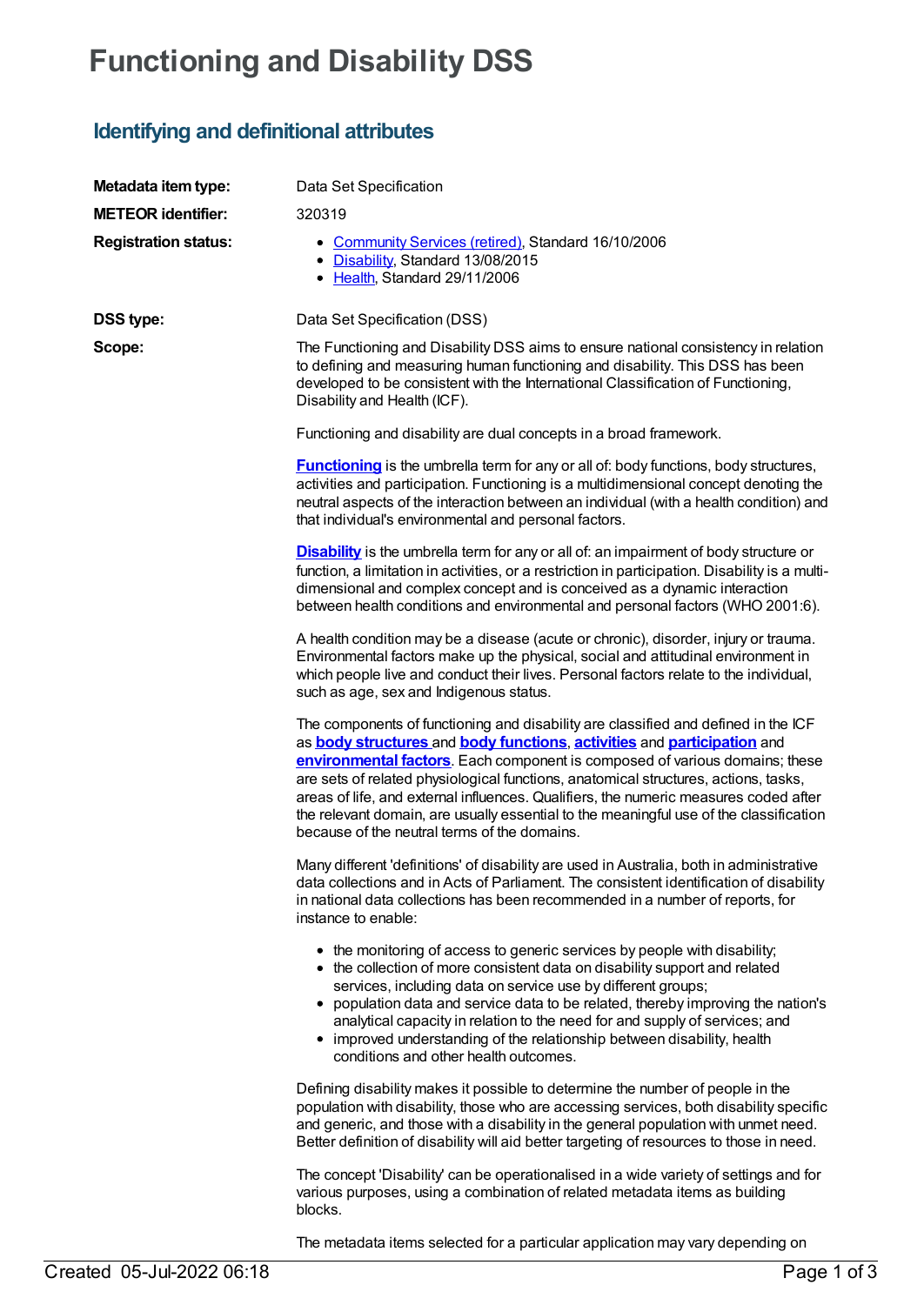the approach to functioning and disability. For example, in hospital rehabilitation, the focus may be on the impairment and activity dimensions, and in communitybased care the focus may be primarily on participation. Some applications may require a broad scope for inclusion (e.g. discrimination legislation). Data collections relating to services will select combinations of the data elements, which best reflect the eligibility criteria for the service.

The Functioning and Disability DSS comprises the following four clusters to describe level of human functioning:

- 1. Body functioning, qualified by extent of impairment
- 2. Body structure, qualified by extent, nature and location of impairment
- 3. Activities and participation, qualified by level of difficulty and need for assistance with undertaking activities and extent of and satisfaction with participation
- 4. Environmental factors, qualified by extent of influence of the environment

Data collected using this DSS can be related to national data collections which use ICF concepts such as the Commonwealth State Territory Disability Agreement (CSTDA) NMDS collection and the ABS Survey of Ageing, Disability and Carers and, from 2006, the Census.

#### **Collection and usage attributes**

| <b>Collection methods:</b>             | Each of the four clusters that make up the Functioning and Disability DSS should<br>be recorded for a complete description of human functioning. This information can<br>be gathered over time by a range of health and community care providers.                                                                                                                                                                                                                                                                                                                                                                                                                                        |
|----------------------------------------|------------------------------------------------------------------------------------------------------------------------------------------------------------------------------------------------------------------------------------------------------------------------------------------------------------------------------------------------------------------------------------------------------------------------------------------------------------------------------------------------------------------------------------------------------------------------------------------------------------------------------------------------------------------------------------------|
|                                        | Completion of the DSS will record a person-centred description of the experience<br>of functioning of the individual who is the subject of the data. The experience of<br>functioning is in relation to a health condition, and does not consider decrements in<br>functioning that may be associated with social factors such as ethnic background or<br>economic status. For example, the level of communication is recorded in relation to<br>the heath condition, not to the fact that a person does not speak English at home.                                                                                                                                                      |
|                                        | The ICF provides a framework for the description of human functioning and<br>disability. The components of ICF are defined in relation to a health condition. A<br>health condition is an umbrella term for 'disease (acute or chronic), disorder, injury<br>or trauma' (WHO 2001). A health condition may be recorded, for example, as:                                                                                                                                                                                                                                                                                                                                                 |
|                                        | • Episode of care principal diagnosis, code (ICD-10-AM 5th Ed) ANN{.N[N]}<br>• Episode of care additional diagnosis, code (ICD-10-AM 5th Ed) ANN{.N[N].                                                                                                                                                                                                                                                                                                                                                                                                                                                                                                                                  |
|                                        | This DSS may be used in data collections in the community services, housing and<br>health sectors.                                                                                                                                                                                                                                                                                                                                                                                                                                                                                                                                                                                       |
| <b>Comments:</b>                       | The ICF was endorsed by the World Health Assembly in 2001 as a reference<br>member of the WHO Family of International Classifications and of the Australian<br>Family of Health and Related Classifications (endorsed by the National Health<br>Information Management Group in 2002). The ICF is grounded in a human rights<br>philosophy, and its relationship to the UN Standard Rules on Equalization of<br>Opportunities for Persons with Disabilities endorsed by the United Nations in 1994<br>is acknowledged. The purpose of the Rules is to ensure that people with<br>disabilities, as members of their societies, may exercise the same rights and<br>obligations as others. |
| <b>Source and reference attributes</b> |                                                                                                                                                                                                                                                                                                                                                                                                                                                                                                                                                                                                                                                                                          |
| <b>Submitting organisation:</b>        | Australian Institute of Health and Welfare (AIHW) which is the Australian<br>Collaborating Centre for the World Health Organization Family of International<br>Classifications.                                                                                                                                                                                                                                                                                                                                                                                                                                                                                                          |
| Steward:                               | <b>Advisory Committee on Australian and International Disability Data (ACAIDD)</b>                                                                                                                                                                                                                                                                                                                                                                                                                                                                                                                                                                                                       |
| Origin.                                | WHO 2001 ICE: International Classification of Eunctioning. Disability and Health.                                                                                                                                                                                                                                                                                                                                                                                                                                                                                                                                                                                                        |

**Origin:** WHO 2001. ICF: International Classification of Functioning, Disability and Health. Geneva: WHO

AIHW 2003. ICF Australian User Guide Version 1.0. Canberra: AIHW